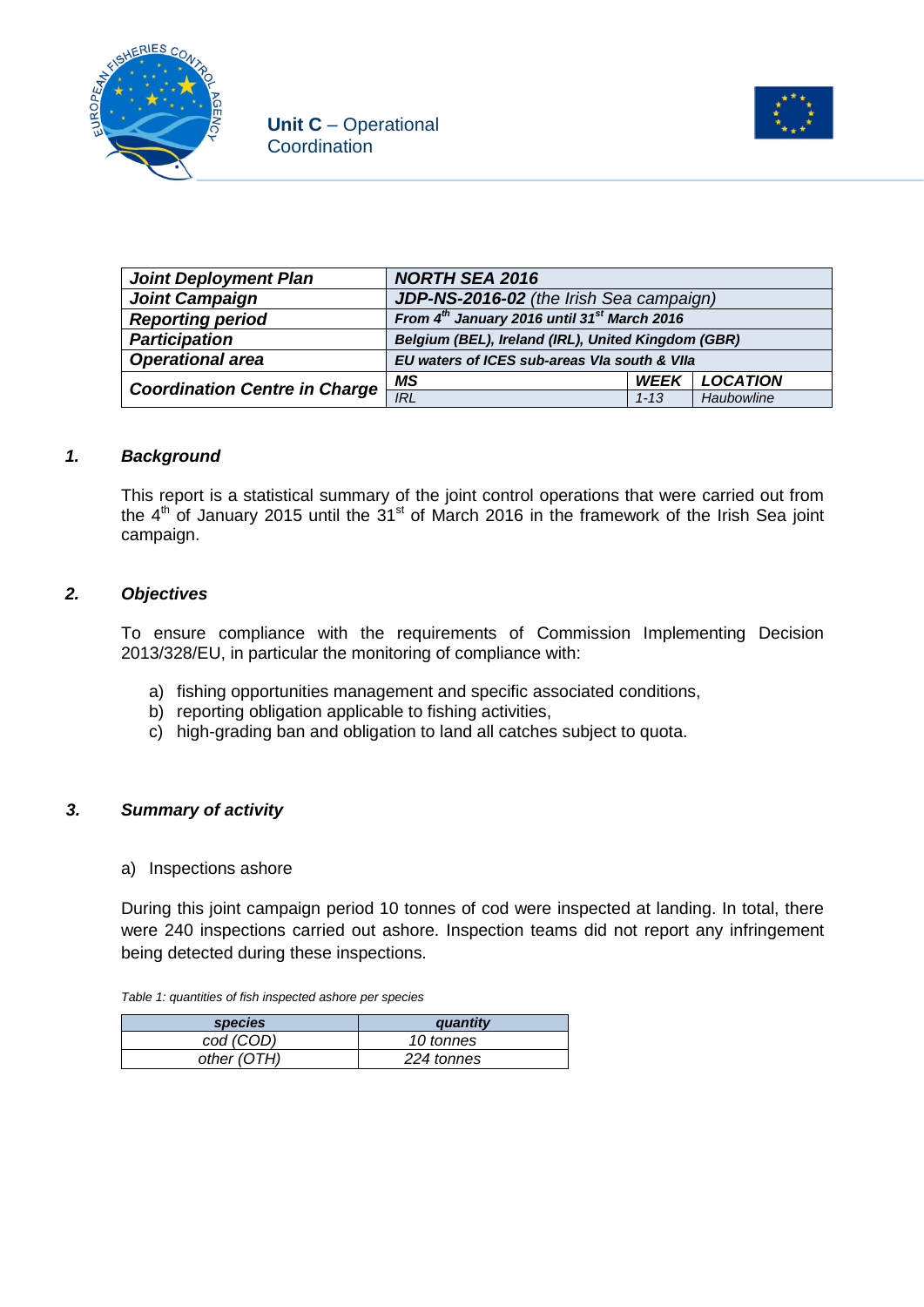b) Inspections at sea

During the reporting period there were 73 inspections carried out at sea. There was no information exchanged regarding quantities of cod observed aboard of the inspected fishing vessels. Inspection teams did not report any infringement being detected during these inspections.

# *ANNEX*

<u>.</u>

## *JDP-NS-2016-02 ACTIVITY RECORDS FOR THE PERIOD JANUARY - MARCH 2016*

## *A. DEPLOYED CONTROL MEANS*

|               |             | <b>FPV</b>                                            | Aircraft           | <b>Exchanges of Inspectors</b> |                           |                             |                           |
|---------------|-------------|-------------------------------------------------------|--------------------|--------------------------------|---------------------------|-----------------------------|---------------------------|
|               | Days at sea |                                                       | Joint Teams at sea |                                | Mixed Teams ashore        |                             |                           |
|               | Core        | <b>Associated</b><br>(days with events <sup>1</sup> ) | No of Flights      | Man-days<br><b>Deployed</b>    | Man-days<br><b>Hosted</b> | Man-days<br><b>Deployed</b> | Man-days<br><b>Hosted</b> |
| <b>TOTALS</b> | n/a         | 15                                                    | n/a                | n/a                            | n/a                       |                             |                           |

# B. *JOINT CONTROL ACTIVITIES CARRIED OUT*

|                        |                                       | <b>TOTALS</b> |
|------------------------|---------------------------------------|---------------|
|                        | Sightings reported by aircraft        | 0             |
| <b>SURVEILLANCE</b>    | Sightings reported by FPV             | 73            |
| <b>SEA ACTIVITIES</b>  | Number of inspections<br>by FPV       | 73            |
|                        | Number of targeted inspections by FPV | 0             |
| <b>LAND ACTIVITIES</b> | Number of inspections<br>in MS        | 240           |
|                        | Number of targeted inspections in MS  | 0             |
| <b>TRANSPORT</b>       | Number of inspections<br>in MS        |               |

 $^{\rm 1}$  for associated FPV the day at sea information is provided on a basis of the total of days at sea for which at least one event *(sighting, inspection) was reported by an associated patrol vessels*